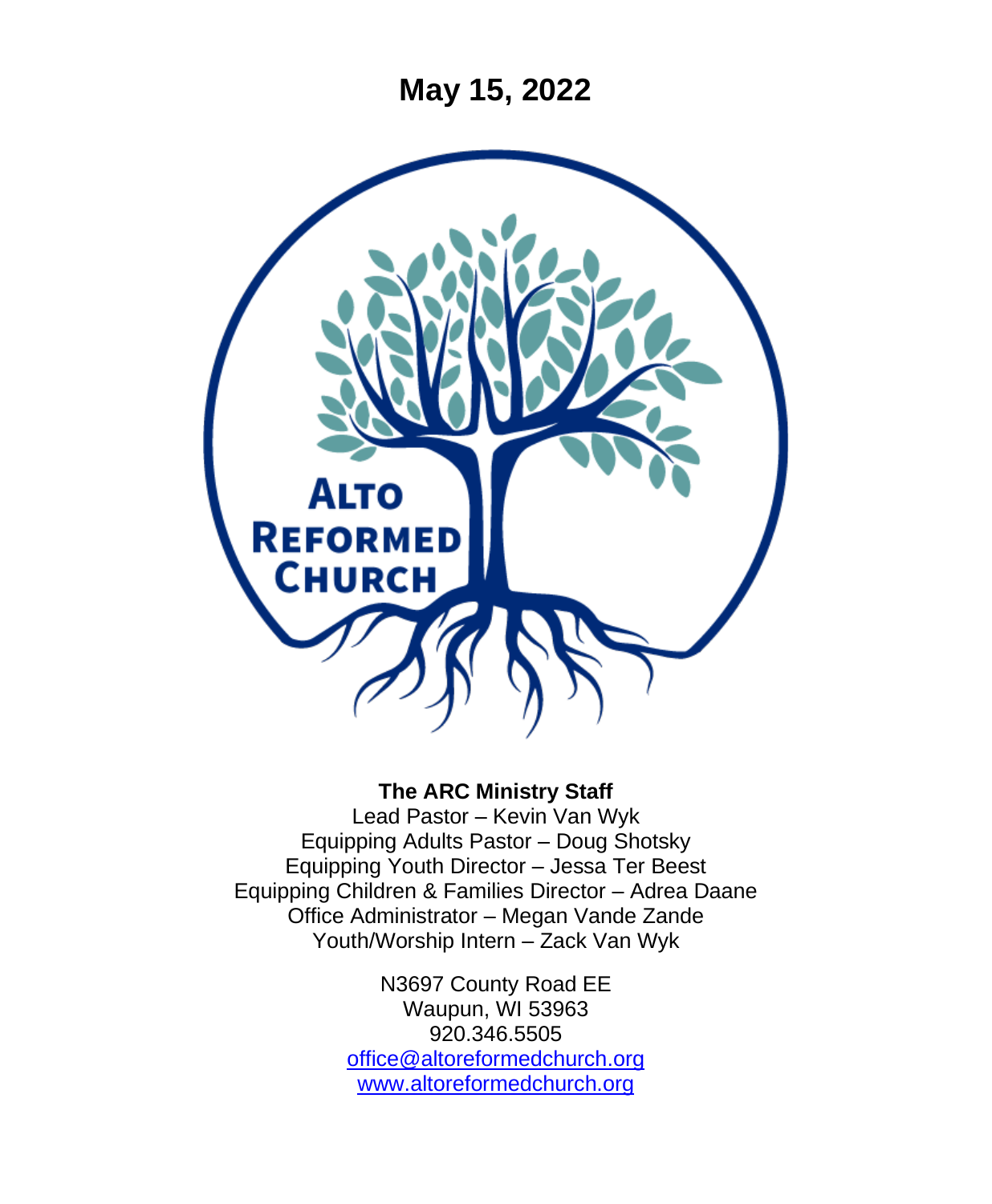Welcome & Announcements

Praise Singing "This is Amazing Grace" "My Lighthouse" "I Choose to Worship"

Congregational Prayer

Children's Message – Junior Class

Baptism Video – Hannah Derksen & Wyatt Guell

Covenant Partnership – Isabella Benson, Ashlan Bruins, Rylan Bruins, Leah Buwalda, Hannah Derksen, Garret Glewen, Winton Glewen, Wyatt Guell, Nolan Lenz, Ryan Lenz, Elsie Levey, and Elyssa Van Wyk

Where have you seen God? Sharing Time

Jr Choir – "The Gospel" Offering – CCCD High School Mission Trip

**Testimonies** 

"Gratitude"

**Benediction**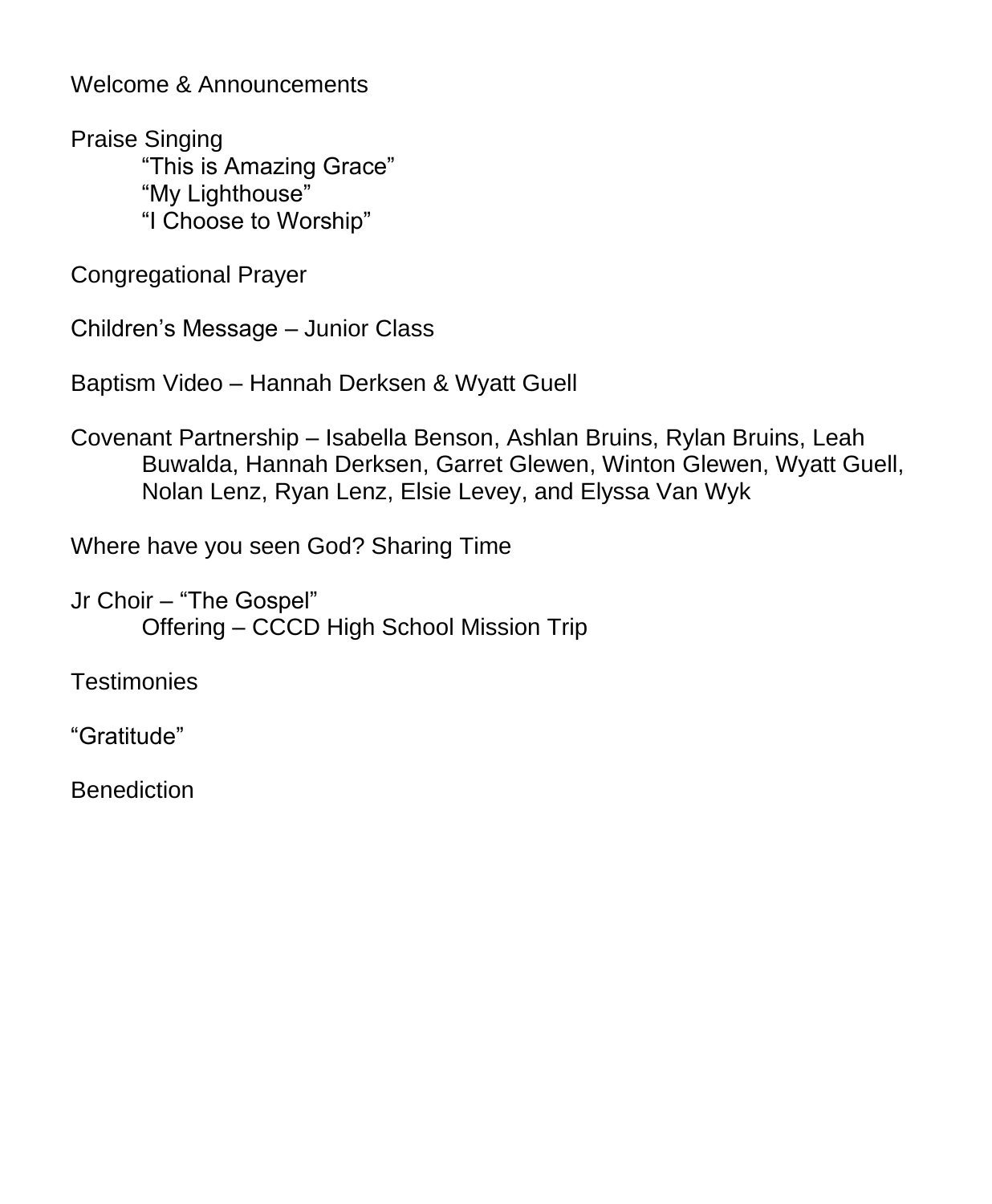### *Upcoming Events*

| <b>May 15</b> | 8:30am - Prayer Meeting                                               |
|---------------|-----------------------------------------------------------------------|
|               | 9:30am - Youth Service                                                |
|               | 11:00am - Covenant Partnership Class                                  |
|               | 6:30pm – Middle School Youth Group                                    |
| May 16        | 6:30pm – High School + $8th$ grade Bible Study, Outreach Team Meeting |
| May 17        | 8:00am - Prayer Meeting                                               |
|               | 6:30pm – Equipping Adults Team Meeting                                |
| <b>May 18</b> | 6:30pm – Women's Ministry Team Meeting                                |
|               | 7:00pm - High School Praise Team                                      |
|               | 7:30pm - High School Youth Group                                      |
| May 19        | 6:45pm – 4K Graduation                                                |
| <b>May 22</b> | 8:30am – Prayer Meeting                                               |
|               | 9:30am - Pastor Doug                                                  |
|               | 6:30pm - Middle School Youth Group                                    |
|               |                                                                       |

### *Youth News*

**Middle School** – Tonight we're talking about the redemption we find in our own stories and finishing (or starting) the Psalms that we started writing at Spring Retreat. If the weather is good, meet outside on the church hill, 6:30-8pm.

**High School** – Wednesday is our last lesson night of the school year! If the weather is good, we'll meet around the bonfire to share stories of God's faithfulness in our lives. 7:30-9pm.

# *Opportunities to Get Involved*

**Volunteer Opportunities –** Sign-ups for volunteer positions (greeters, nursery, parking assistance, media delivery, sound tech, video tech) are available at the Information Center. Additionally, if you would no longer like to volunteer in a certain area you can let Megan know or take your name off the appropriate list at the Information Center.

**A Journey through Genesis Vacation Bible School –** VBS registration has begun! Join us June 20-24 from 9-11:30am. Register your 3 year old - incoming 5th grade kids by May 31<sup>st</sup> at [https://forms.gle/NE3SfY1sxMziWKk28.](https://nam12.safelinks.protection.outlook.com/?url=https%3A%2F%2Fforms.gle%2FNE3SfY1sxMziWKk28&data=05%7C01%7C%7C0788ca9993c348dddb6a08da287e6224%7C84df9e7fe9f640afb435aaaaaaaaaaaa%7C1%7C0%7C637866820524786632%7CUnknown%7CTWFpbGZsb3d8eyJWIjoiMC4wLjAwMDAiLCJQIjoiV2luMzIiLCJBTiI6Ik1haWwiLCJXVCI6Mn0%3D%7C3000%7C%7C%7C&sdata=4R5wretttGAg20bIB87jeLZNIqY2V0VZ14rFZ7FgROg%3D&reserved=0) Volunteer and snack donation sign-ups are available at the Children & Families Resource Center. Contact [Adrea](mailto:adrea@altoreformedchurch.org) with any questions.

## *Bulletin Board News*

**Offering** may be placed in one of the three white offering boxes located in the lobby. Upcoming benevolent schedule: 5/15 Waupun & Brandon Food Pantries, 5/22 Missionary Salary, 5/29 One Waupun, 6/5 Missionary Salary.

Congrats to Marion Tolsma as she celebrates her 92<sup>nd</sup> birthday on May 20<sup>th</sup>.

**Youth Books for the Library** – We are expanding our youth section of the library! We have come up with a number of new series we'd love to get into our library and we need your help. We created a giving/donation tree at our Children & Families Resource bulletin board. If interested, grab a book request off of the tree and place it in an envelope with the corresponding donation